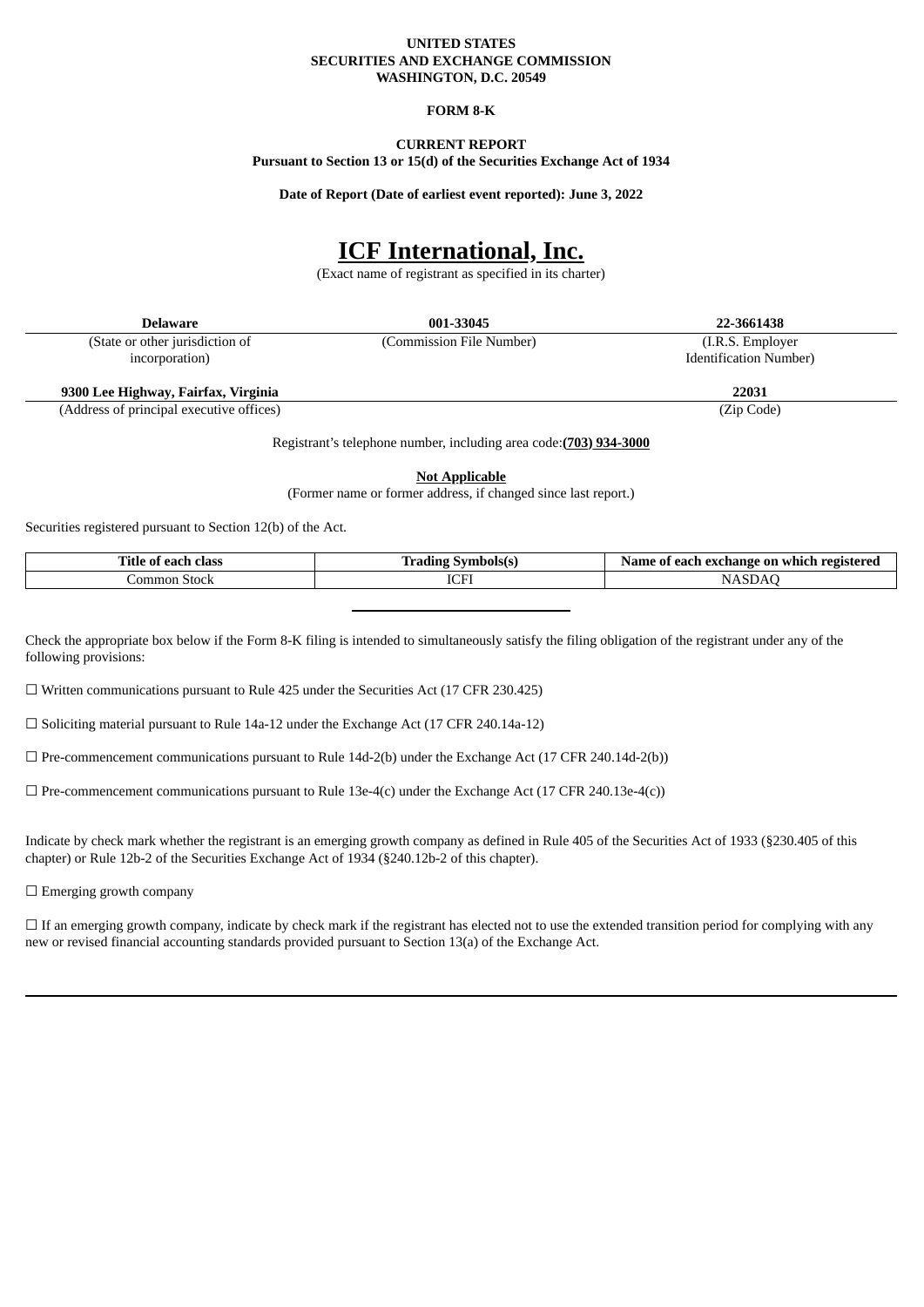#### **Item 7.01 Regulation FD Disclosure**

ICF International, Inc. (the "Company") announced its participation as a presenter at the Baird 2022 Global Consumer, Technology & Services Conference (the "Conference") on Tuesday, June 7, 2022, which will also be available by live audio webcast. Instructions to participate in the webcast are contained in the press release, a copy of which is attached hereto as Exhibit 99.1.

The information contained in this report, including Exhibit 99.1 attached hereto, is considered to be "furnished" and shall not be deemed "filed" for purposes of Section 18 of the Securities Exchange Act of 1934, as amended, or otherwise subject to liability under that Section. The information in this Current Report shall not be incorporated by reference into any filing or other document pursuant to the Securities Act of 1933, as amended, except as shall be expressly set forth by specific reference in such filing or document.

#### **Item 9.01 Financial Statements and Exhibits**

(d) The following exhibit is being furnished with this Current Report on Form 8-K:

# **Exhibit No. Description** 99.1 **ICF [International,](#page-3-0) Inc. press release dated June 3, 2022**

104 Cover Page Interactive Data File (embedded within the Inline XBRL document)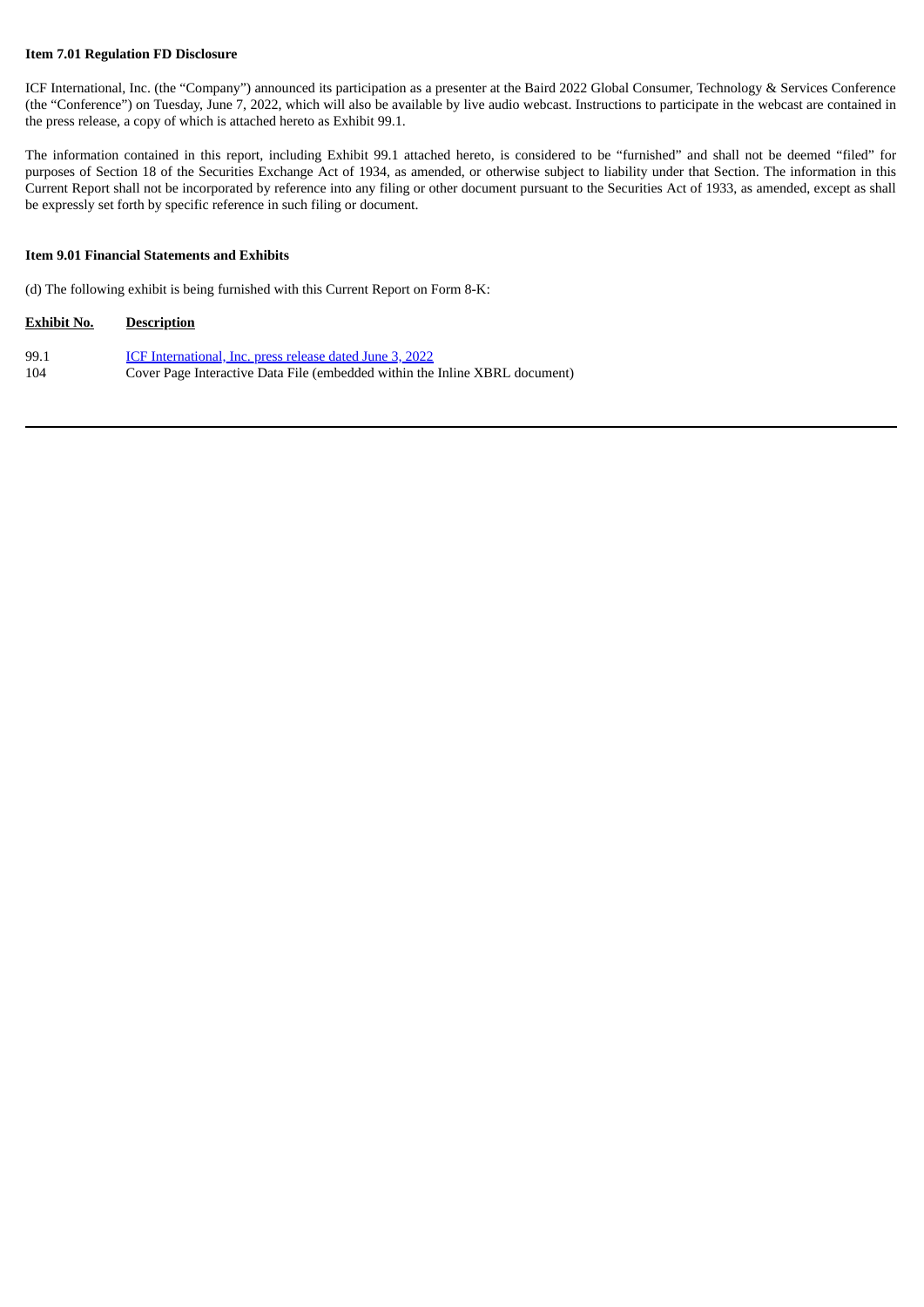## **SIGNATURES**

Pursuant to the requirements of the Securities Exchange Act of 1934, the registrant has duly caused this report to be signed on its behalf by the undersigned hereunto duly authorized.

ICF International, Inc.

Date: June 3, 2022 By: /s/ James E. Daniel

James E. Daniel *Executive Vice President and General Counsel*